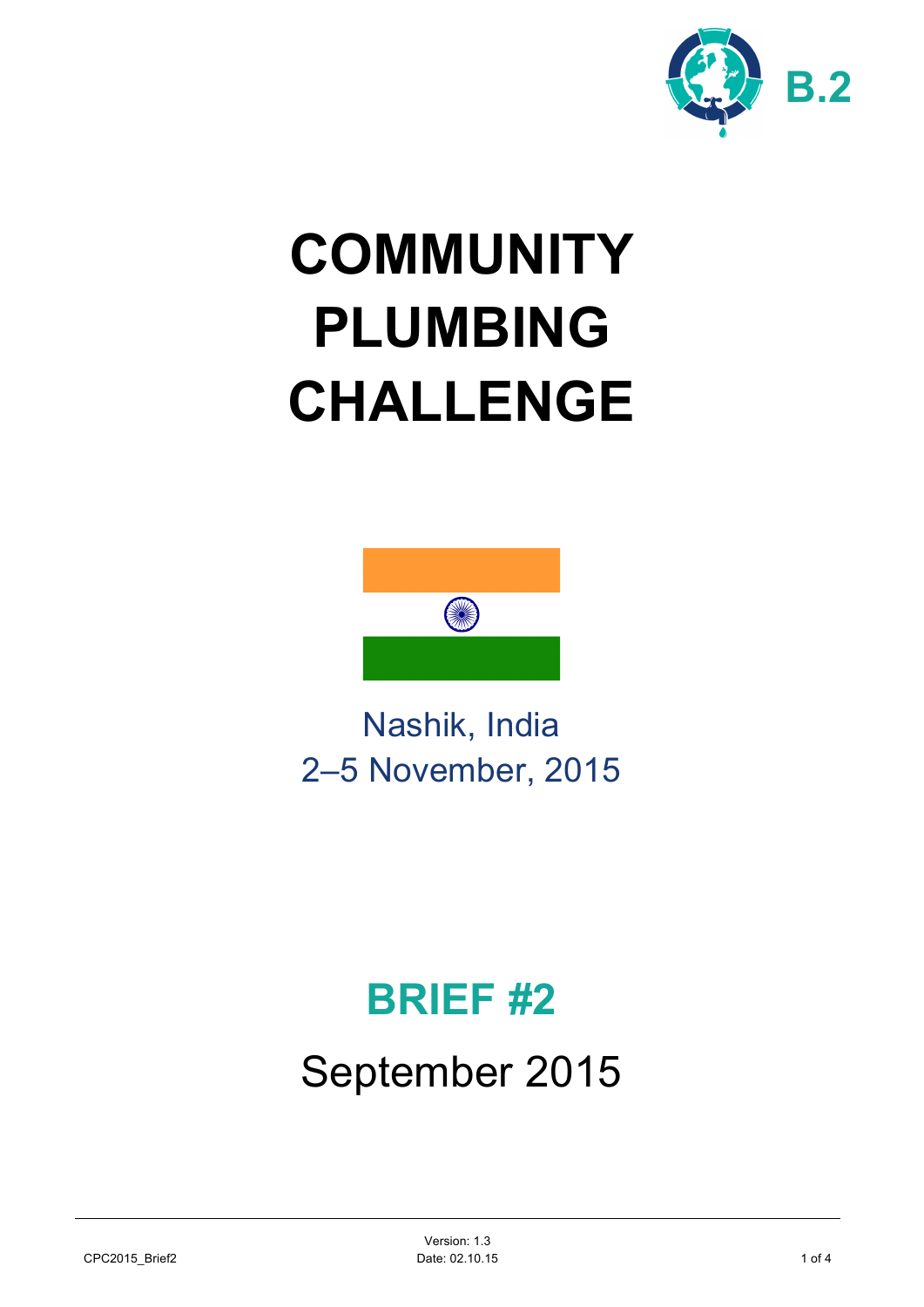

### **Your Challenge – an overview:**

- **Enable the urinals in all three toilets at the school to be individually flushed.**
- **Supply water to the urinal facilities and dispose of wastewater safely.**

#### **This Brief (B.2) has two parts:**

- **1** Design solution for a urinal flushing facilities at School 125, Mukti Dham, Nashik.
- **2** Presentation of design solution to a Community representative group.

#### **Please refer to the following Supporting Documents (separate files):**

- Full school site plan and individual workspace plans (filename: CPC2015\_Plans.pdf)
- Works schedule (filename: CPC2015 Schedule.pdf)
- Materials and Tools/equipment order forms (filename: CPC2015 Materials.pdf)

A supporting photoset with images of host School and existing facilities is also available at the following link: https://www.dropbox.com/sh/irrtwvgmuzg5gsm/AABWJginZPWtVkfDcaeYD2Oja?dl=0

#### **General tips:**

Teams must consider that access to power onsite at the school is limited and unreliable, and plan accordingly.

All presentations and activities prepared should attempt creative means of interaction with the students and teachers, in order to overcome language and literacy barriers.

Flip charts will be available, if required. All other printed material should be prepared in advance.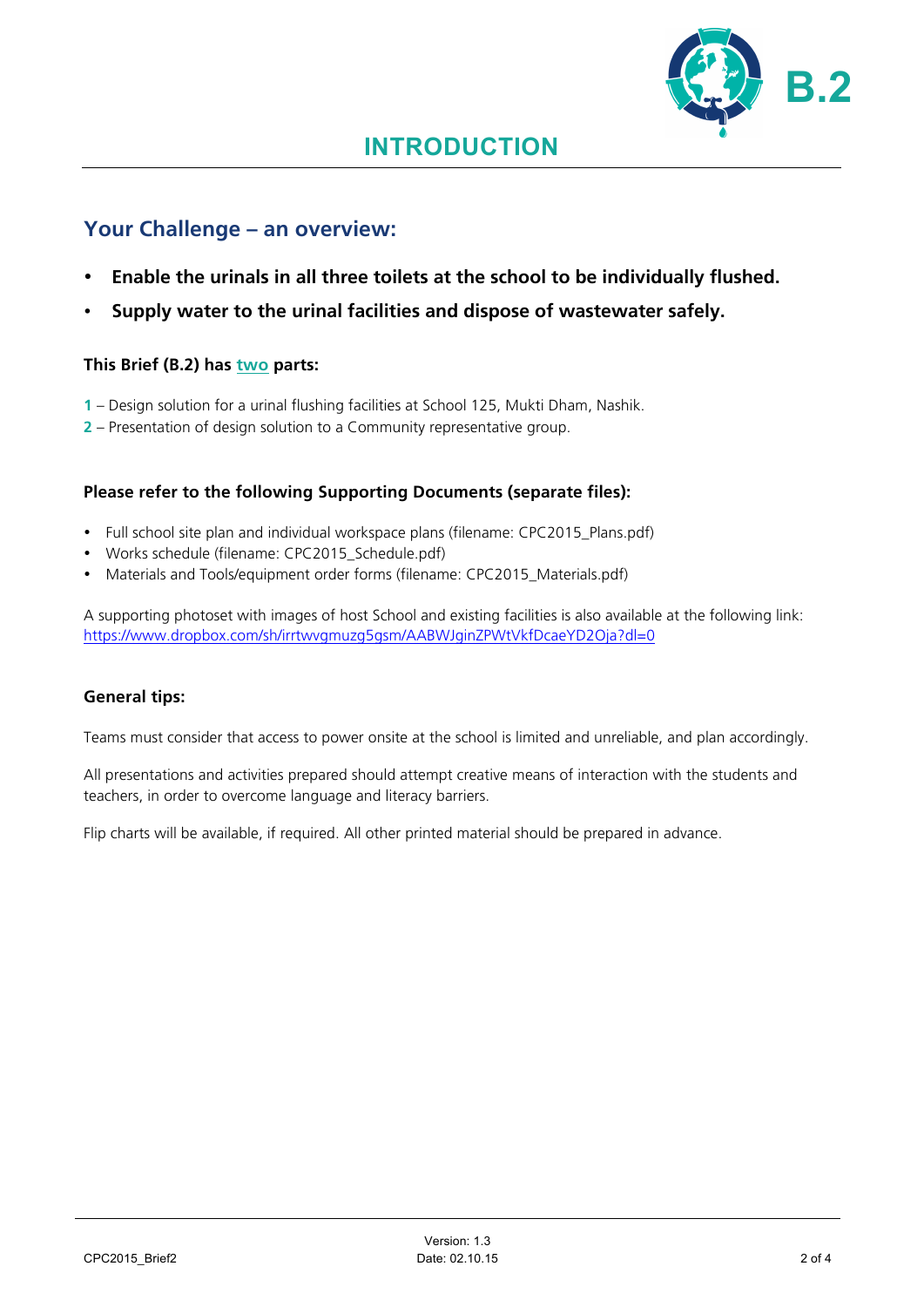

# **PART 1**

## **URINAL FLUSHING**

#### **Timeframe:**

This must be completed in collaboration with all other Teams during the period **3 to 5 Nov, 2015** (at the Challenge).

#### **Your Challenge:**

Provide a proposal to improve the health of students by enabling better flushing of urinals in all three toilets at the school. This solution must include:

- A design of new pipework for the toilets, specifying what valves are to be used.
- Ensure that wastewater will be safely disposed of.
- Provide metering to enable data of usage to be taken.

#### **Collaboratively, Teams must deliver:**

- Site plans/drawings of the new facilities.
- Rationale document (how it works).
- Installation and maintenance guide for the solution, including required toolkit. This should reference the Indian Plumbing Association maintenance grant, as per Brief #1.
- Full material costing/budget in order to implement the solution.

#### **Note:**

Your solution should be realistic: achievable to build within two days intensive work onsite at the school during the CPC. This process must be clearly explained in your Rationale.

Teams will organize and work together on Days 2, 3 and 4 to carry out this work onsite.